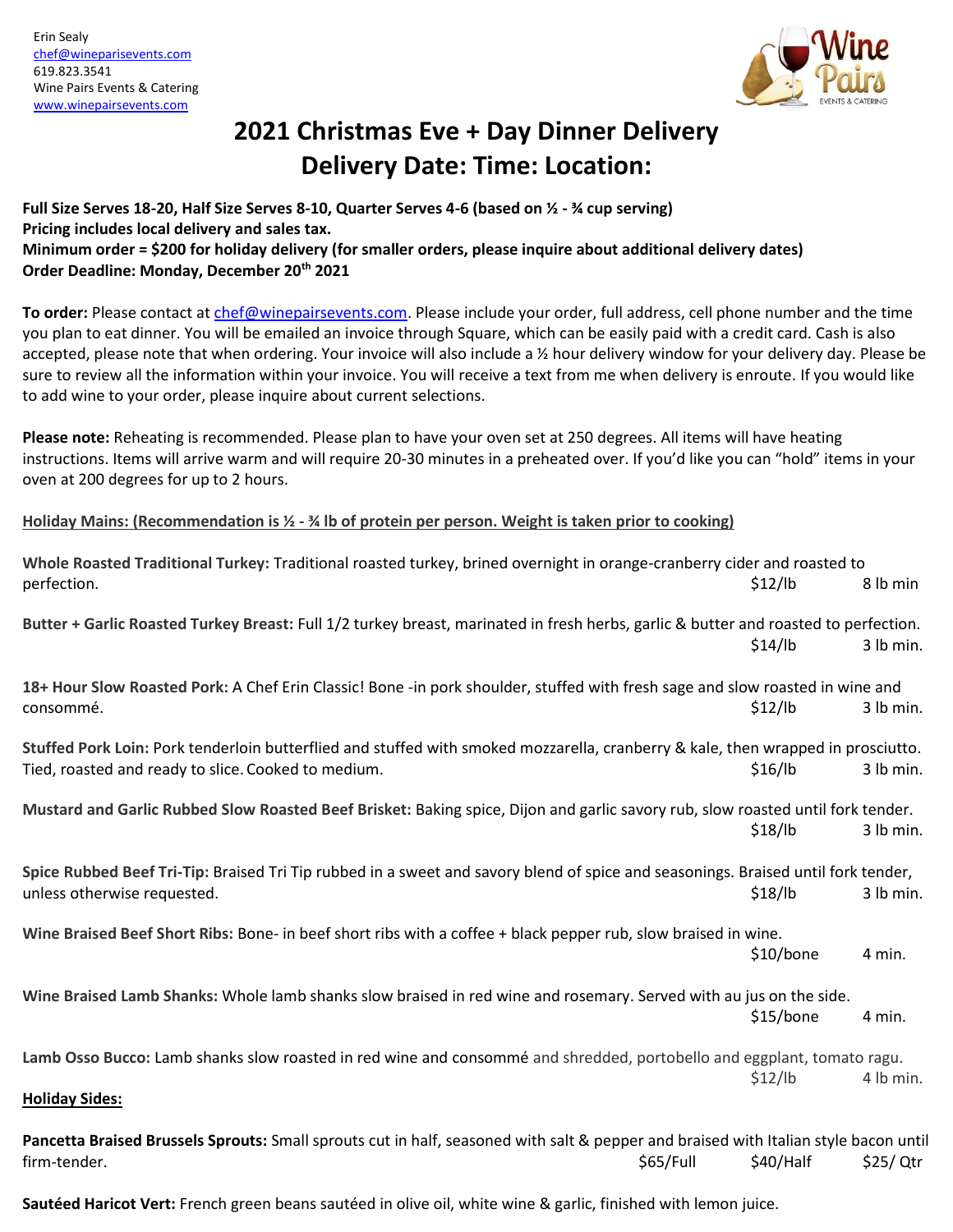

**Chef Erin's Honeymoon Stew:** Meatballs made with chicken sausage + pork sausage (can also be made with turkey in lieu of pork), thyme zucchini, blackened mushroom, fresh spinach, caramelized red onion & herbed Israeli/pearl couscous in fresh bruschetta chicken broth. This will deliver with the meatballs & broth separate from the veggies & couscous.